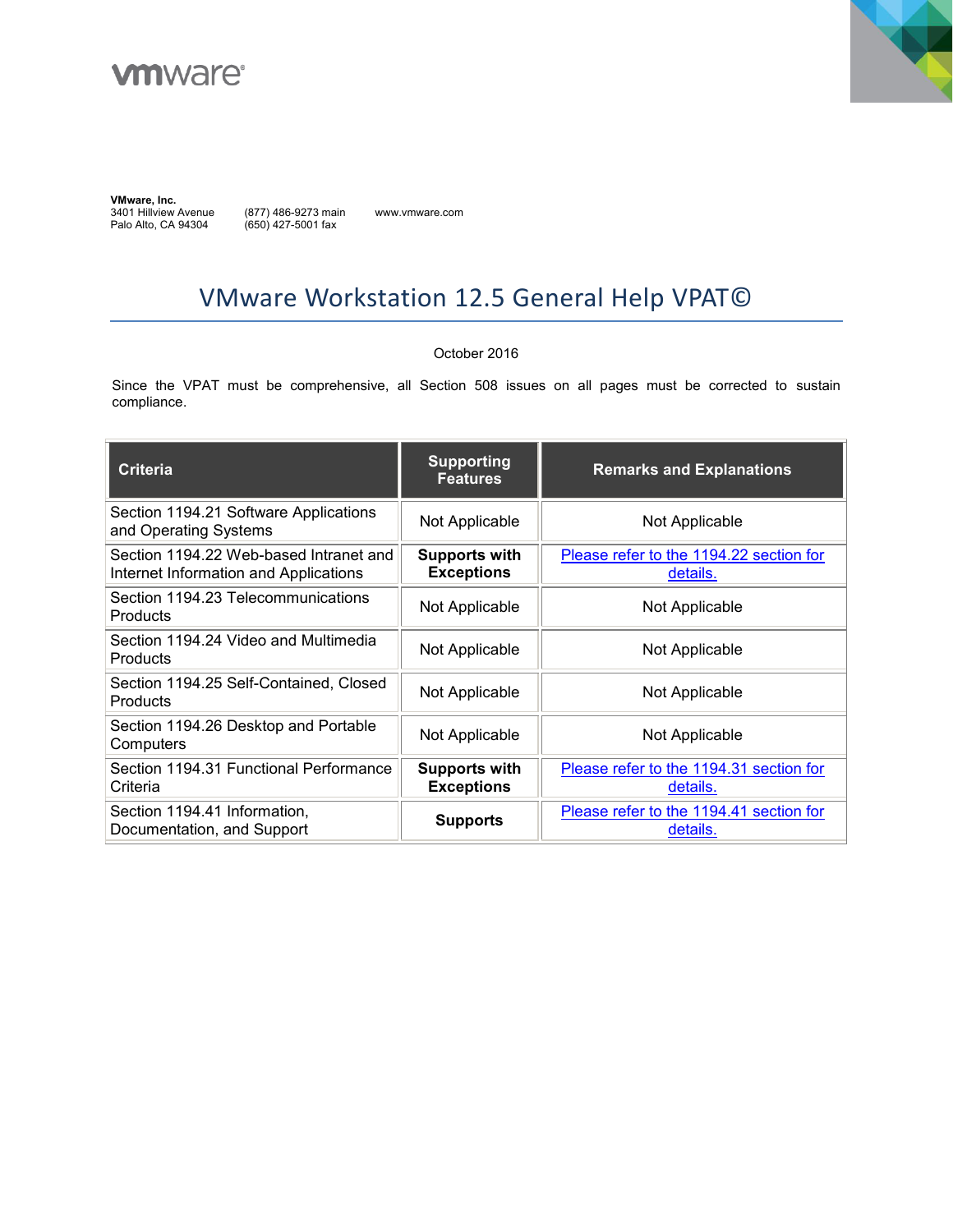### **Support Levels**

| <b>Support Level</b>                                                       | <b>Description</b>                                                                                                                                                                                                                                                                                                  |
|----------------------------------------------------------------------------|---------------------------------------------------------------------------------------------------------------------------------------------------------------------------------------------------------------------------------------------------------------------------------------------------------------------|
| <b>Supports</b>                                                            | The product fully meets the letter and intent of the<br>Criteria.                                                                                                                                                                                                                                                   |
| <b>Supports with Exceptions/Minor</b><br><b>Exceptions</b>                 | The product does not fully meet the letter and intent of the<br>Criteria, but provides some level of access relative to the<br>Criteria.                                                                                                                                                                            |
| <b>Supports through Equivalent Facilitation</b>                            | The accessibility tester identified an alternate way to meet<br>the intent of the Criteria or the product does not fully meet<br>the intent of the Criteria.                                                                                                                                                        |
| Supports when combined with<br><b>Compatible A</b>                         | The product fully meets the letter and intent of the Criteria<br>when used in combination with Compatible Assistive<br>Technology (AT). For example, many software programs<br>can provide speech output when combined with a<br>compatible screen reader, which is a commonly used AT<br>for people who are blind. |
| <b>Does Not Support</b>                                                    | The product does not meet the letter or intent of the<br>Criteria.                                                                                                                                                                                                                                                  |
| <b>Not Applicable</b>                                                      | The Criteria does not apply to the specific product.                                                                                                                                                                                                                                                                |
| <b>Not Applicable - Fundamental Alteration</b><br><b>Exception Applies</b> | A Fundamental Alteration of the product would be<br>required to meet the Criteria (see the access board's<br>standards for the definition of "fundamental alteration").                                                                                                                                             |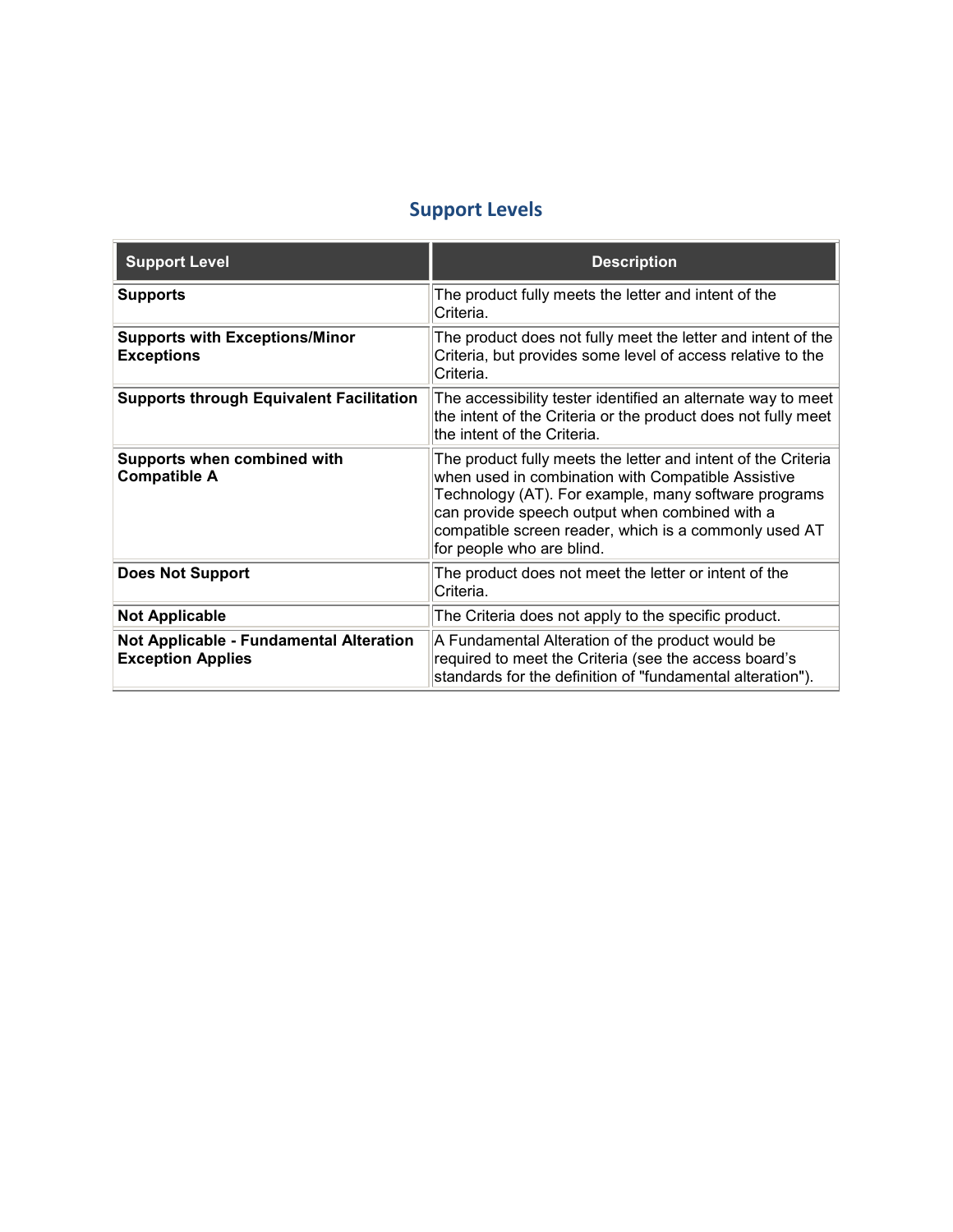## <span id="page-2-0"></span>**§ 1194.22 Web-based Intranet and Internet Information and Applications**

| <b>Criteria</b>                                                                                                                                                          | <b>Support Level</b>                      | <b>Remarks and Explanations</b>                                                                                                                                                           |
|--------------------------------------------------------------------------------------------------------------------------------------------------------------------------|-------------------------------------------|-------------------------------------------------------------------------------------------------------------------------------------------------------------------------------------------|
| (a) A text equivalent for every non-<br>text element shall be provided (e.g.,<br>via "alt", "longdesc", or in element<br>content).                                       | <b>Supports with</b><br><b>Exceptions</b> | The currently selected tab in the<br>navigation tree is obvious visually, but<br>there is no textual alternative conveying<br>this information.<br>Additionally, some images, such as the |
|                                                                                                                                                                          |                                           | VMware logo on the top of the page, do<br>not provide alternative text.                                                                                                                   |
| (b) Equivalent alternatives for any<br>multimedia presentation shall be<br>synchronized with the presentation.                                                           | <b>Not Applicable</b>                     | VMware Workstation Help does not use<br>multimedia.                                                                                                                                       |
| (c) Web pages shall be designed so<br>that all information conveyed with<br>color is also available without color,<br>for example from context or markup.                | <b>Supports</b>                           | The help pages are designed to convey<br>information with and without color.                                                                                                              |
| (d) Documents shall be organized so<br>they are readable without requiring an<br>associated style sheet.                                                                 | <b>Supports</b>                           | The help pages can be read with style<br>sheets disabled. Headings and lists<br>have HTML markup.                                                                                         |
| (e) Redundant text links shall be<br>provided for each active region of a<br>server-side image map.                                                                      | <b>Not Applicable</b>                     | Server-side image maps are not used.                                                                                                                                                      |
| (f) Client-side image maps shall be<br>provided instead of server-side image<br>maps except where the regions<br>cannot be defined with an available<br>geometric shape. | <b>Not Applicable</b>                     | Client-side image maps are not used.                                                                                                                                                      |
| (g) Row and column headers shall be<br>identified for data tables.                                                                                                       | <b>Does Not Support</b>                   | Explicit row and column headers are not<br>lidentified in data tables.                                                                                                                    |
| (h) Markup shall be used to associate<br>data cells and header cells for data<br>tables that have two or more logical<br>levels of row or column headers.                | <b>Not Applicable</b>                     | Data tables do not have multilevel<br>columns or rows.                                                                                                                                    |
| (i) Frames shall be titled with text that<br>facilitates frame identification and<br>navigation                                                                          | <b>Does Not Support</b>                   | Frames are not labeled with meaningful<br>titles.                                                                                                                                         |
| (i) Pages shall be designed to avoid<br>causing the screen to flicker with a<br>frequency greater than 2 Hz and<br>lower than 55 Hz.                                     | <b>Supports</b>                           | Pages do not flash or blink.                                                                                                                                                              |
| (k) A text-only page, with equivalent<br>information or functionality, shall be                                                                                          | <b>Supports</b>                           | <b>VMware Workstation Help is primarily</b><br>text based.                                                                                                                                |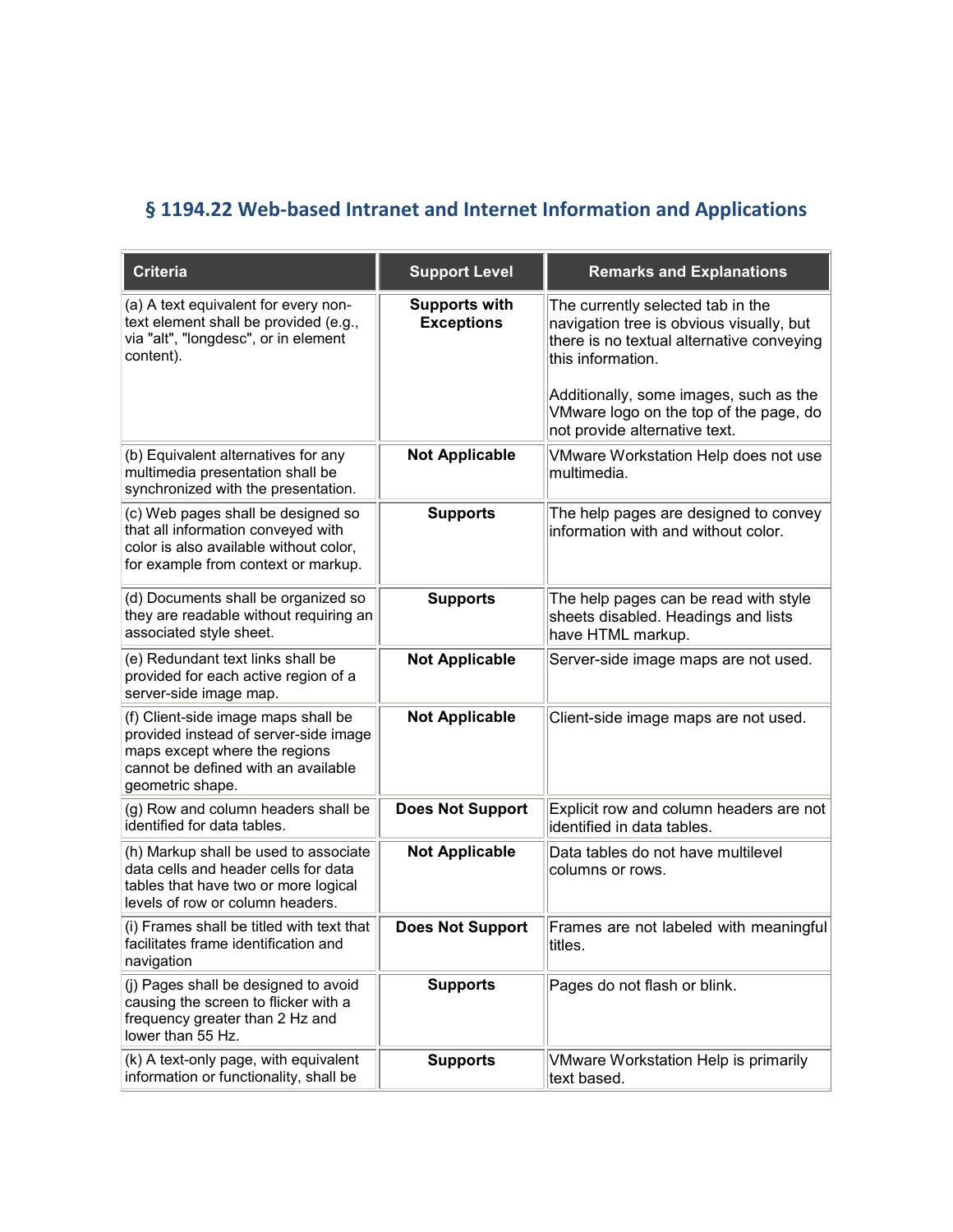| Criteria                                                                                                                                                                                                                                                                                        | <b>Support Level</b>                      | <b>Remarks and Explanations</b>                                                                                                                                                                                                                                                                                                                                                                         |
|-------------------------------------------------------------------------------------------------------------------------------------------------------------------------------------------------------------------------------------------------------------------------------------------------|-------------------------------------------|---------------------------------------------------------------------------------------------------------------------------------------------------------------------------------------------------------------------------------------------------------------------------------------------------------------------------------------------------------------------------------------------------------|
| provided to make a web site comply<br>with the provisions of this part, when<br>compliance cannot be accomplished<br>in any other way. The content of the<br>text-only page shall be updated<br>whenever the primary page changes.                                                              |                                           |                                                                                                                                                                                                                                                                                                                                                                                                         |
| (I) When pages utilize scripting<br>languages to display content, or to<br>create interface elements, the<br>information provided by the script<br>shall be identified with functional text<br>that can be read by Assistive<br>Technology.                                                     | <b>Supports</b>                           | The scripting generated content is text<br>based or has images with appropriate<br>alternative text.                                                                                                                                                                                                                                                                                                    |
| (m) When a web page requires that<br>an applet, plug-in or other application<br>be present on the client system to<br>interpret page content, the page must<br>provide a link to a plug-in or applet<br>that complies with §1194.21(a)<br>through (I).                                          | <b>Not Applicable</b>                     | Plug-ins are not used.                                                                                                                                                                                                                                                                                                                                                                                  |
| (n) When electronic forms are<br>designed to be completed on-line, the<br>form shall allow people using<br>Assistive Technology to access the<br>information, field elements, and<br>functionality required for completion<br>and submission of the form, including<br>all directions and cues. | <b>Supports with</b><br><b>Exceptions</b> | Not all form fields are fully accessible to<br>Assistive Technology. For example,<br>under the Search tab, the Search field is<br>not labeled; therefore, users are unable<br>to tell what should be entered. Users<br>can identify it as a form field, but the<br>label does not exist to tell users what to<br>enter in the field, thereby leaving them<br>to infer the field's purpose from context. |
| (o) A method shall be provided that<br>permits users to skip repetitive<br>navigation links.                                                                                                                                                                                                    | <b>Does Not Support</b>                   | There are navigation tabs on the screen<br>presented to users; however, there is no<br>accessible skip mechanism to take<br>users to the main content.                                                                                                                                                                                                                                                  |
| (p) When a timed response is<br>required, the user shall be alerted and<br>given sufficient time to indicate more<br>time is required.                                                                                                                                                          | <b>Not Applicable</b>                     | Timed responses are not required.                                                                                                                                                                                                                                                                                                                                                                       |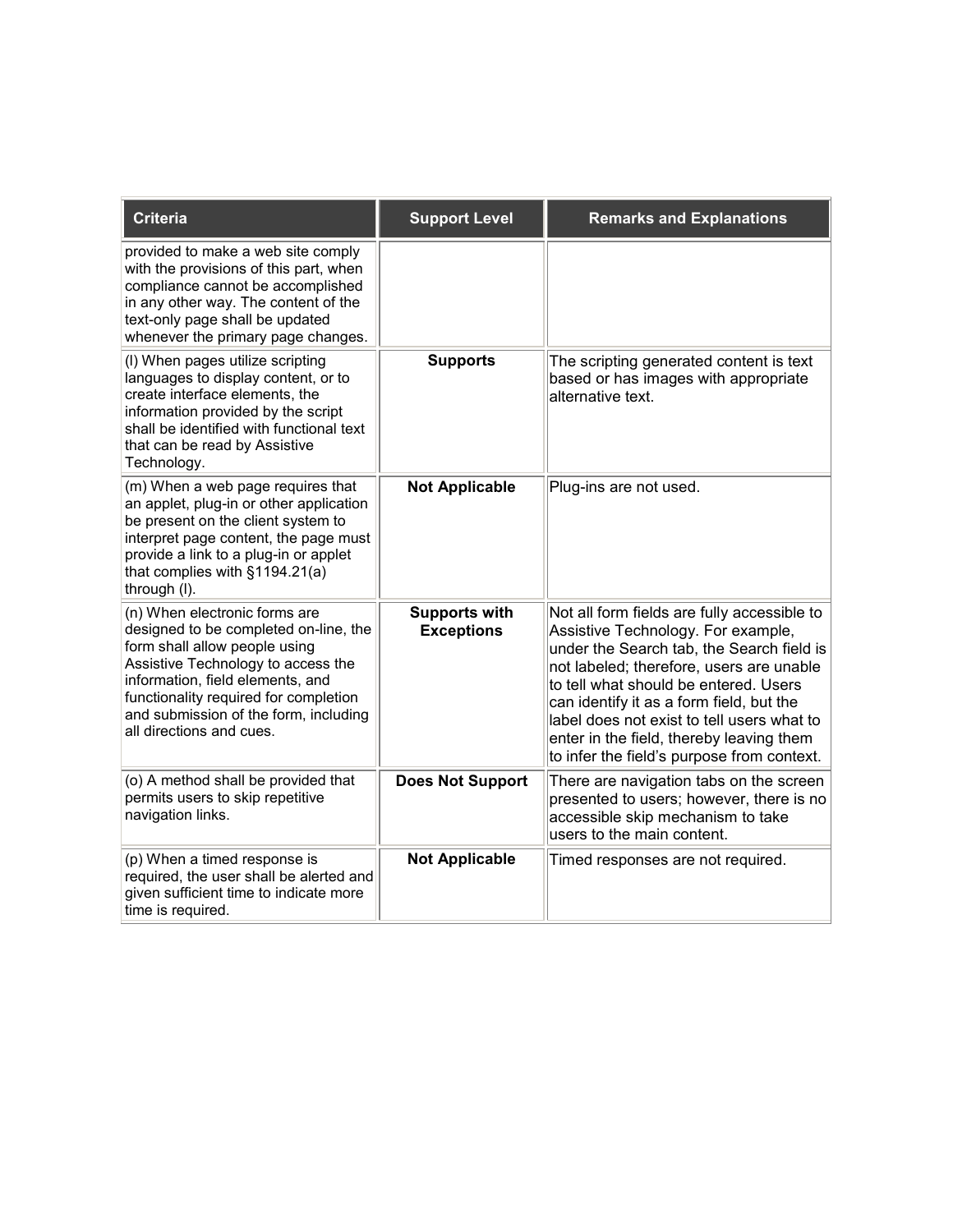#### **§1194.31 Functional Performance Criteria**

<span id="page-4-0"></span>

| <b>Criteria</b>                                                                                                                                                                                                                                                                                                                     | <b>Support Level</b>                      | <b>Remarks and Explanations</b>                                                                                                                       |
|-------------------------------------------------------------------------------------------------------------------------------------------------------------------------------------------------------------------------------------------------------------------------------------------------------------------------------------|-------------------------------------------|-------------------------------------------------------------------------------------------------------------------------------------------------------|
| (a) At least one mode of operation<br>and information retrieval that does<br>not require user vision shall be<br>provided, or support for Assistive<br>Technology used by people who are<br>blind or visually impaired shall be<br>provided.                                                                                        | <b>Supports with</b><br><b>Exceptions</b> | Some graphics in the header and the<br>search field icons lack alternative text.<br>Some text fields such as the search<br>field lack explicit labels |
| (b) At least one mode of operation<br>and information retrieval that does<br>not require visual acuity greater<br>than 20/70 shall be provided in<br>audio and enlarged print output<br>working together or independently,<br>or support for Assistive Technology<br>used by people who are visually<br>impaired shall be provided. | <b>Supports</b>                           | Workstation 12.5 General Help is<br>accessible to users with low vison or<br>users of screen magnification<br>software.                               |
| (c) At least one mode of operation<br>and information retrieval that does<br>not require user hearing shall be<br>provided, or support for Assistive<br>Technology used by people who are<br>deaf or hard of hearing shall be<br>provided                                                                                           | <b>Supports</b>                           | <b>VMware Workstation does not require</b><br>the use of audio.                                                                                       |
| (d) Where audio information is<br>important for the use of a product, at<br>least one mode of operation and<br>information retrieval shall be<br>provided in an enhanced auditory<br>fashion, or support for assistive<br>hearing devices shall be provided.                                                                        | <b>Supports</b>                           | VMware Workstation does not require<br>the use of audio.                                                                                              |
| (e) At least one mode of operation<br>and information retrieval that does<br>not require user speech shall be<br>provided, or support for Assistive<br>Technology used by people with<br>disabilities shall be provided.                                                                                                            | <b>Supports</b>                           | User speech is not required.                                                                                                                          |
| (f) At least one mode of operation<br>and information retrieval that does<br>not require fine motor control or<br>simultaneous actions and that is<br>operable with limited reach and<br>strength shall be provided.                                                                                                                | <b>Supports</b>                           | Fine motor control is not required to<br>use the application.                                                                                         |